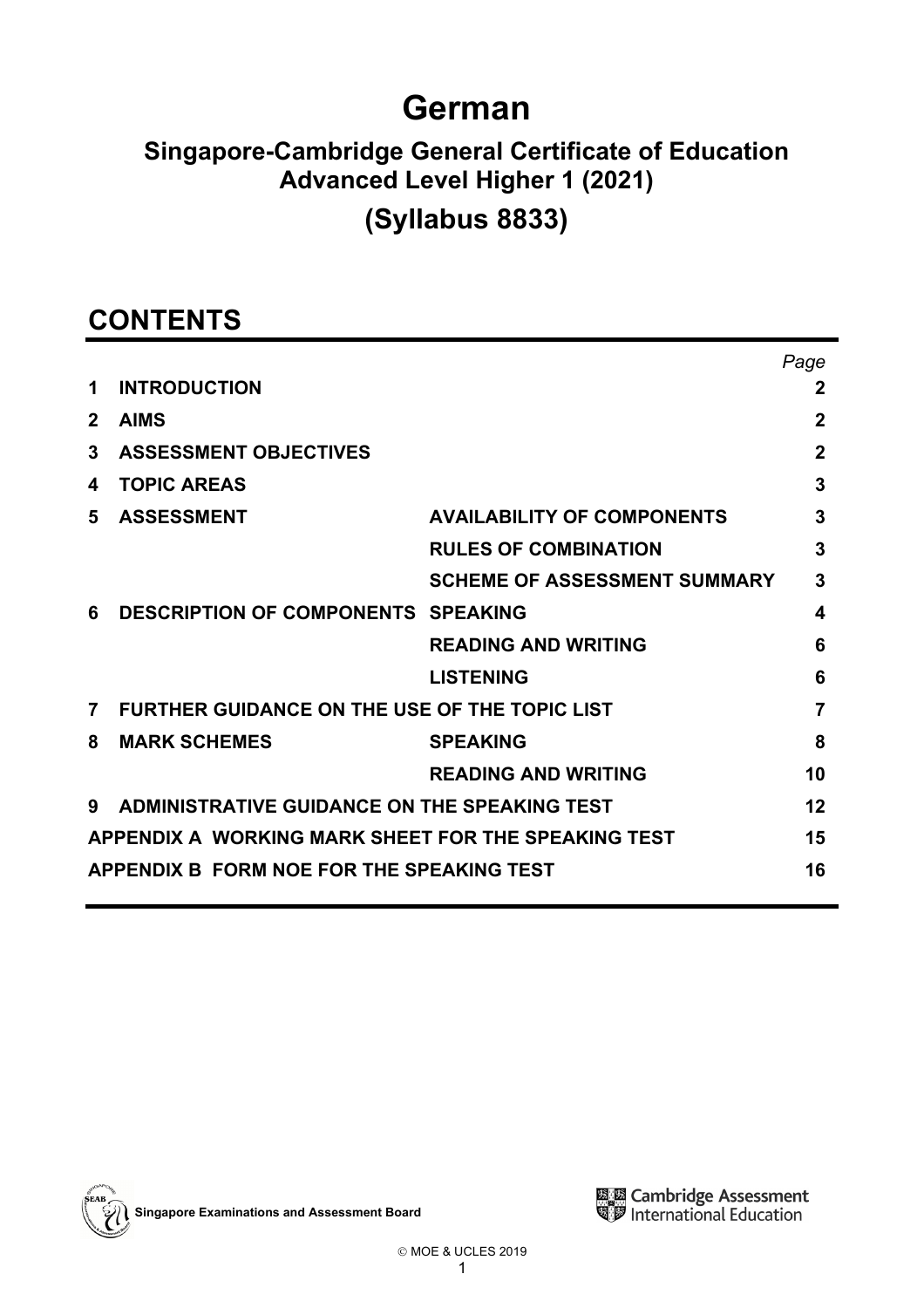# **1 INTRODUCTION**

This document provides details of the H1 German syllabus for candidates in **Singapore**.

H1 Level German 8833 is available in October/November only.

**Note on the use of dictionaries**: Centres and candidates should note that dictionaries may be used in *preparation* for the Speaking test. Dictionaries may not be used in any of the other components nor *during* the Speaking test.

### **2 AIMS**

The aims of the syllabus are set out below and describe the educational purposes of following a course in a Language at H1 Level. These aims are the same for all students:

- to develop the ability to understand the language from a variety of registers
- to enable the student to communicate confidently and clearly in the foreign language
- to form a sound base of skills, language and attitudes required for further study, work and leisure
- to develop insights into the culture and civilisation of the countries where the language is spoken, including the study of literary texts where appropriate
- to encourage positive attitudes to language learning and a sympathetic approach to other cultures and civilisations
- to further intellectual and personal development by promoting learning and social skills.

# **3 ASSESSMENT OBJECTIVES**

The examination will assess candidates' linguistic competence and their knowledge of contemporary society by requiring them to:

- understand and respond to texts written in the foreign language, drawn from a variety of sources such as magazines, newspapers, reports, books and other forms of extended writing
- manipulate the foreign language accurately to demonstrate a capacity to choose appropriate examples of lexis and structures
- select information and present it in the foreign language, to organise arguments and ideas logically
- to understand and respond to authentic contemporary spoken language drawn from a variety of sources such as recorded news items, telephone messages, announcements, talks and discussions.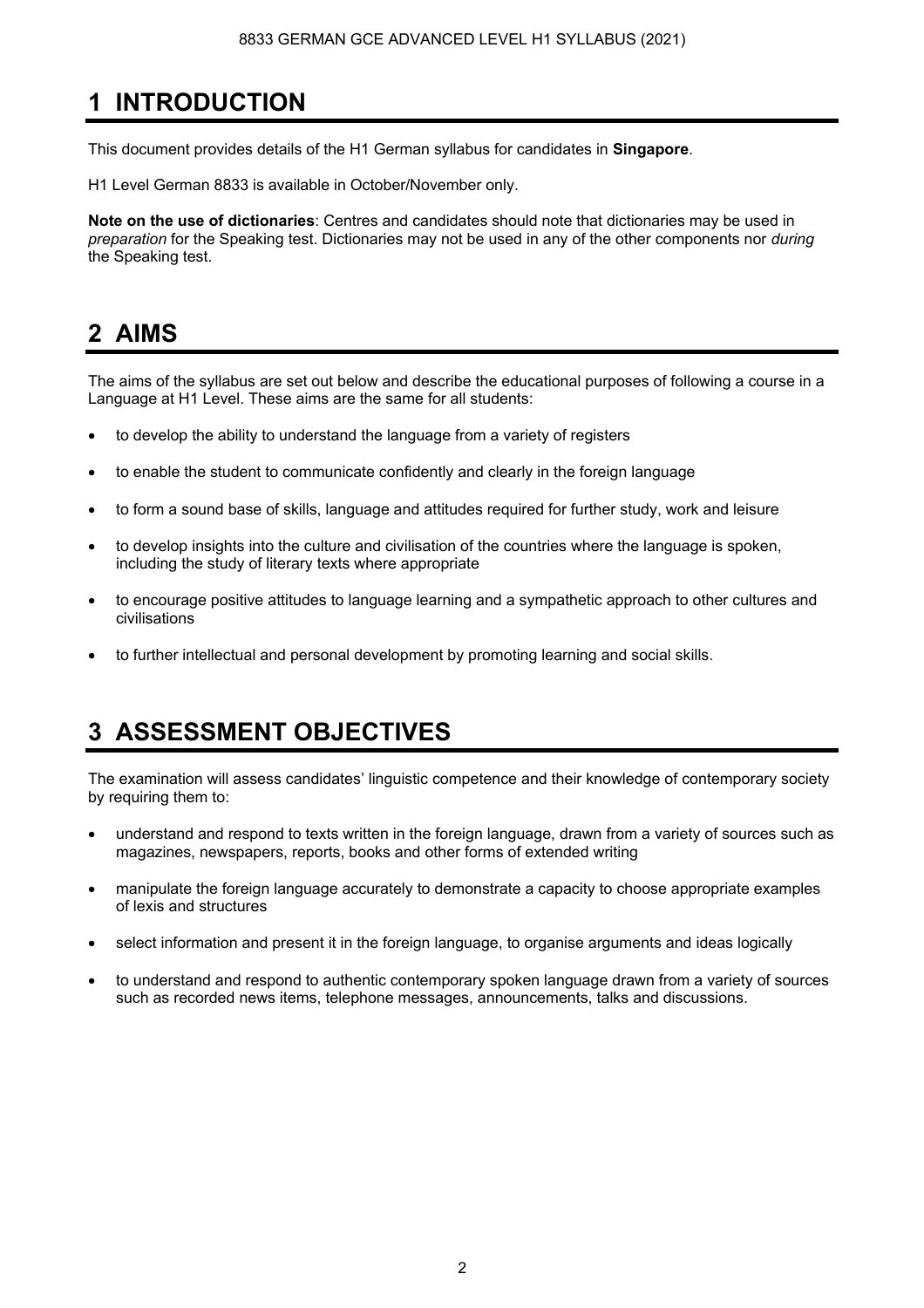# **4 TOPIC AREAS**

*All textual material used in the examination will be drawn from the topic areas below, with reference to the country*/*ies where German is spoken. Further guidance on the Topic Areas is given in section 7 of this syllabus.* 

- Human relationships Sport
- 
- 
- Young people **•** Education
- 
- Urban and rural life **•** War and peace
- 
- 
- 
- Religion and belief **•** Environment
- Health and fitness Conservation
- Work and leisure Pollution
- Equality of opportunity
- Employment and unemployment

### **5 ASSESSMENT**

#### **AVAILABILITY OF COMPONENTS**

| <b>Component 1</b> | <b>Component 2</b>         | <b>Component 3</b> |  |  |  |
|--------------------|----------------------------|--------------------|--|--|--|
| <b>Speaking</b>    | <b>Reading and Writing</b> | Listening          |  |  |  |
| October/November   | October/November           | October/November   |  |  |  |

#### **RULES OF COMBINATION**

Candidates will take Components 1, 2 and 3.

### **SCHEME OF ASSESSMENT SUMMARY**

|                       | <b>Component 1</b> |                       | <b>Component 2</b> | <b>Component 3</b>    |           |  |  |
|-----------------------|--------------------|-----------------------|--------------------|-----------------------|-----------|--|--|
| duration              | weighting          | duration              | weighting          | duration              | weighting |  |  |
| approx.<br>15 minutes | <b>20%</b>         | 2 hours<br>45 minutes | 60%                | approx.<br>45 minutes | 20%       |  |  |

- 
- Family **•** Free time activities
- Generation gap **•** Travel and tourism
	-
	- Patterns of daily life **•** Cultural life/heritage
		-
- The media **•** The developing world
	- Food and drink Scientific and medical advances
- Law and order **•** Technological innovation
	-
	-
	-
	- Contemporary aspects of the country/ies where the language is spoken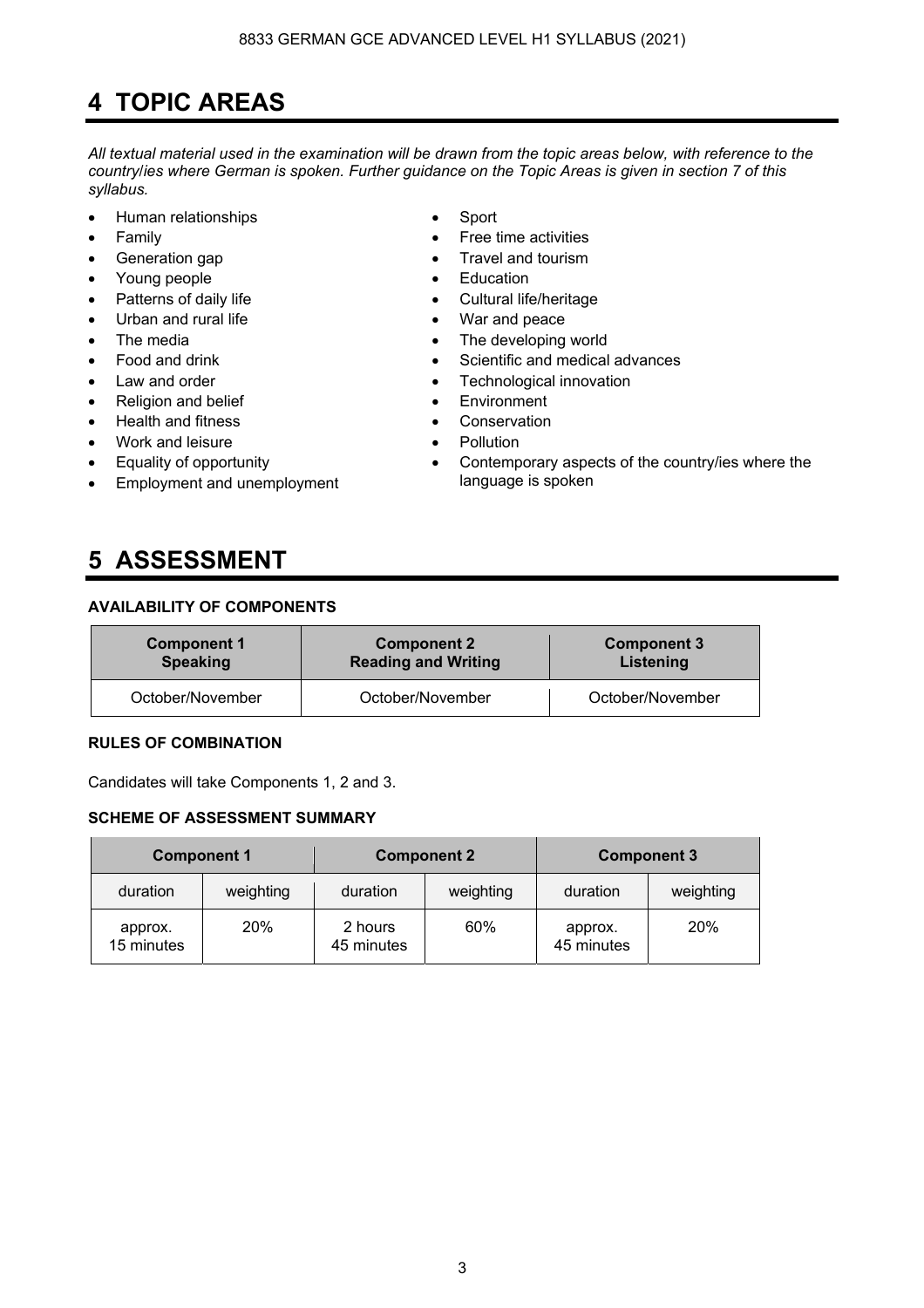### **6 DESCRIPTION OF COMPONENTS**

#### **COMPONENT 1: Speaking (approx. 15 minutes) (raw marks 90 weighted to 25 marks)**

This component description should be read in conjunction with the mark scheme in section 8 of this syllabus and the Administrative Guidance on the Speaking Test in section 9.

A local examiner must be appointed to conduct the test. The name and qualifications of the examiner are to be notified to Cambridge on form NOE (see Appendix B).

It is important that the timings listed for the individual parts of the test be adhered to, within the tolerances given.

**Section 1:** Presentation (no more than  $2\frac{1}{2}$  minutes) (20 marks)

The candidate is expected to give a presentation of about 2 minutes on a specific topic.

The subject matter of the presentation should be drawn from one of the topic areas listed in section 4. Centres wishing to seek advice on the acceptability of subject matter are welcome to contact the Cambridge Languages group through the Singapore Examinations and Assessment Board (SEAB).

The candidate will be expected to show evidence of the ability to present relevant facts, to express opinions and hypotheses and to put forward points for discussion.

The intention is that the candidate should have thoroughly prepared a topic in which they have a personal interest and that they give a lively and interesting presentation. Candidates may prepare a 'cue card' in German to bring into the examination room. The 'cue card' should be no larger than a postcard, and may contain a maximum of 5 headings in succinct point-form to remind candidates of the points they wish to make. Candidates may also bring in a limited quantity of illustrative material, which may include maps, diagrams, statistics, pictures and short articles. **A script of their presentation is not allowed.** 

Examiners will only interrupt candidates to ask questions where the speech shows no sign of finishing after about 2½ minutes, or to prompt candidates having obvious difficulty in continuing with their speech.

#### **Section 2:** Topic conversation (approx. 6 minutes) (35 marks)

The presentation will lead into a conversation about the chosen topic. During the delivery of the presentation, examiners are likely to make notes in order to help them ask appropriate questions. Candidates must be prepared to supply additional factual material where appropriate and to express and defend a point of view. In order to give the candidate every opportunity to do this, questions will be of the 'tell me more about...', 'why?', 'how?' variety, rather than closed questions which may be answered by 'yes/no'. When choosing a topic, candidates should be advised to consider in what ways a conversation about it might develop: if they cannot think of half a dozen questions they could be asked, it is unlikely to present a fruitful source of discussion. The examiner's objective will be to encourage the candidate to contribute as much as possible to the conversation.

#### **Section 3:** General conversation (approx. 6 minutes) (35 marks)

This section will begin with fairly straightforward questions about the candidate's background and interests and will move quickly on to a more mature conversation discussing more abstract and/or current issues within the general topic areas.

The subjects covered in this section will depend on the candidate's interests and the subject of the presentation: it would not be appropriate to continue talking about the environment/ green issues when the candidate has already chosen to discuss ecology for the topic. Candidates should be able to discuss some matters of current interest though it is unreasonable to assume that all candidates will be closely informed on all matters of serious contemporary concern: if the candidate seems unresponsive, the examiner will try a change of topic.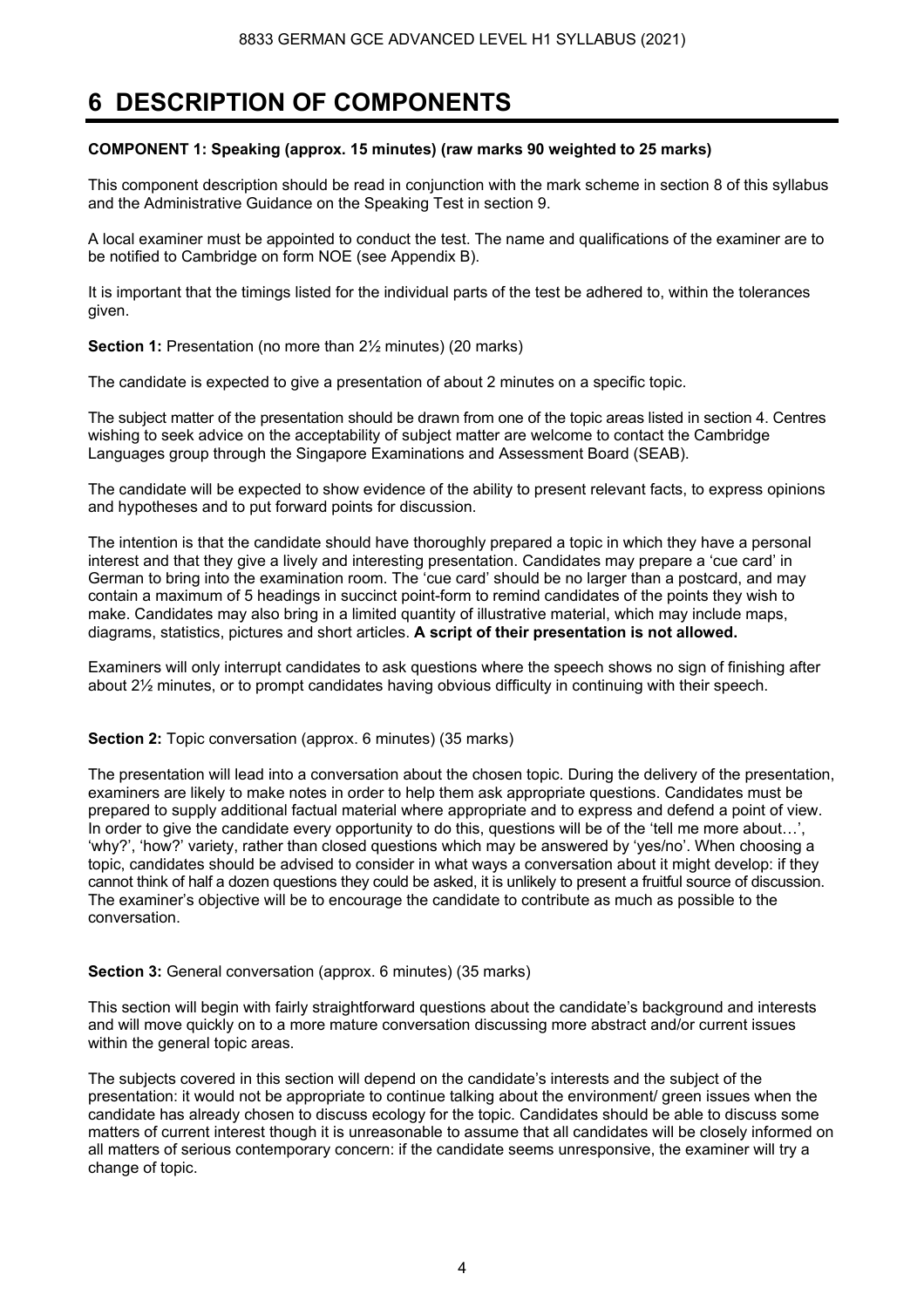For example, examiners might begin the General Conversation section with questions such as 'How do you spend your spare time?', leading rapidly to matters of contemporary interest/current affairs. The type of question is important: closed questions may, of course, be used to gain some information on the candidate's interests, but 'why...?', 'how...?', 'what do you think about...?' will give the candidate scope to expand his/her responses.

Each of the 'starter' questions mentioned above could, depending on the reactions of the candidate, lead away from factual matters towards more abstract areas, for example:

- How long have you lived here?' could lead on to 'What do you think of the area?'  $\rightarrow$  'What would attract people to the area/make them leave it?'  $\rightarrow$  'What would be your ideal place to live and why?'
- 'What subjects are you studying?' → 'What do you think of the way you've been taught?' → 'How could it be improved?'  $\rightarrow$  discussion of school/education system, comparison with other countries.

To give a possible outline of the way the General Conversation section might develop:

| 'What do you do in your spare time?'                                                                                                                                                                                                                                                                  |                                                                                                                                                                                                                     |  |  |  |  |
|-------------------------------------------------------------------------------------------------------------------------------------------------------------------------------------------------------------------------------------------------------------------------------------------------------|---------------------------------------------------------------------------------------------------------------------------------------------------------------------------------------------------------------------|--|--|--|--|
| Answer: 'Sport'                                                                                                                                                                                                                                                                                       | Answer: 'Watch TV'                                                                                                                                                                                                  |  |  |  |  |
| Supplementary questions - taking part?/<br>watching?/team/individual?                                                                                                                                                                                                                                 | Supplementary questions – what sort of<br>programmes/news?                                                                                                                                                          |  |  |  |  |
| $\rightarrow$ Why?                                                                                                                                                                                                                                                                                    | This might develop along the lines of whether the                                                                                                                                                                   |  |  |  |  |
| This could develop along sport/health lines,<br>necessity for sport in schools, success/failure of<br>national teams                                                                                                                                                                                  | news is unbiased/censorship in general<br>Films? $\rightarrow$ what makes a film successful, importance<br>of stars and why; national or international film                                                         |  |  |  |  |
| $\rightarrow$ Feelings of nationalism/nationality; drugs in sport<br>etc, all according to the responses of the candidate.<br>Any of these areas of discussion could lead to<br>violence in sport $\rightarrow$ society, the need for government<br>intervention/control $\rightarrow$ politics, etc. | industries, subsidies for the Arts, etc.<br>Documentaries? $\rightarrow$ are they merely entertainment,<br>or a genuine educational experience? are they<br>sensationalised? $\rightarrow$ power of the media, etc. |  |  |  |  |

The General Conversation section might only cover 2/3 topic areas, but might touch on more if the examiner has difficulty finding something the candidate is interested in, or can talk about. Candidates who cannot sustain the conversation at an appropriate level when given every opportunity to do so cannot expect a high mark.

#### **Important Note:**

It is intended that both conversation elements will be lively and spontaneous. Teachers should warn their candidates not to produce chunks of pre-learned material since Cambridge's moderators will have been advised to penalise candidates who do so. Equally, teachers who may also be conducting the final examination should guard against over-rehearsing the tests in advance. Any suspicion of collusion in the conduct of speaking tests (e.g. pre-prepared questions, candidates or teachers using pre-determined scripts) will be dealt with in accordance with Cambridge's Malpractice procedures.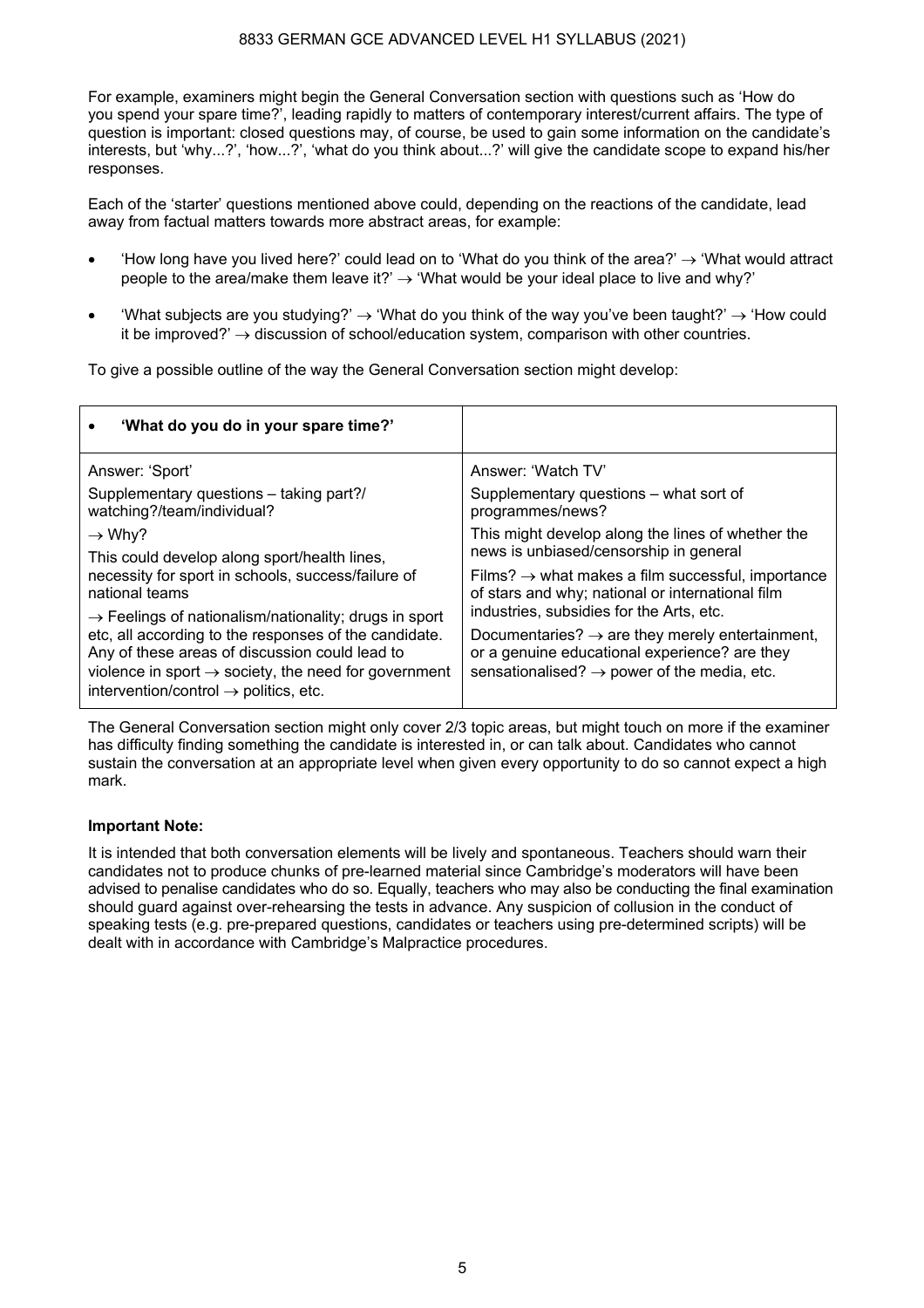#### 8833 GERMAN GCE ADVANCED LEVEL H1 SYLLABUS (2021)

#### **COMPONENT 2: Reading and Writing (2 hours 45 minutes) (75 marks)**

#### **Section 1** (40 marks)

Two passages in German will be set dealing with related themes.

Candidates will be expected to answer specific and general comprehension questions; and to respond to a task requiring summary/comparison of issues raised in both passages. German will be used for all questions and answers.

Passages will be chosen which were written during the last twenty years, and will reflect the international scene:

- The two passages taken together will not exceed 550 words.
- Comprehension questions will be set on both passages (25 marks).
- The last question (15 marks) will require candidates to write about 120 words drawing information from both passages and adding their own opinions (5 marks for items drawn from the texts; 5 for personal response to the material; 5 for quality of language).

#### **Section 2** (25 marks)

Candidates will be asked to write 200 words on one of two topics.

#### **Section 3** (10 marks)

Candidates will be asked to complete a cloze test with 10 gaps, to test knowledge and use of structure.

#### **COMPONENT 3: Listening Comprehension (approx. 45 minutes) (25 marks)**

A CD will be provided with pre-programmed gaps to which candidates, in groups of no more than 30, will listen together. All items will be heard three times. All rubrics and task descriptions will be in German. Candidates will be given an answer booklet for their responses.

#### **Section 1** (10 marks)

Two or three short, factual items will be heard, e.g. news flashes, advertisements, dialogues, telephone messages.

Both verbal and non-verbal responses will be required. Tasks to test comprehension might include box-ticking, matching, true/false, entering information on a grid, timetable, programme or other diagrammatic aid.

#### **Section 2** (15 marks)

Candidates will listen to an extended piece taken from a statement or talk given by a single speaker or from an interview or a discussion involving more than one speaker. Questions will test overall comprehension of the text and comprehension of specific detail.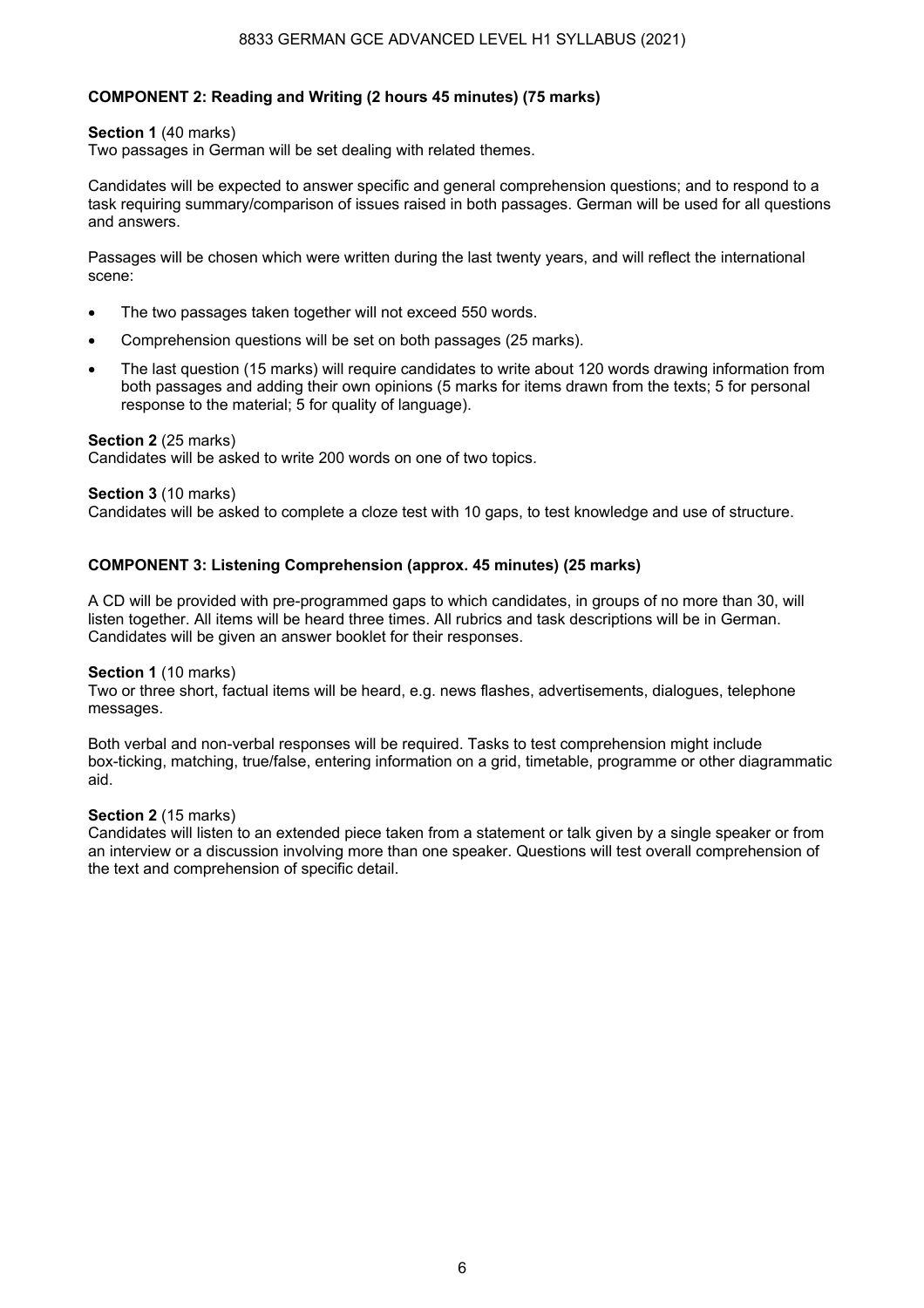# **7 FURTHER GUIDANCE ON THE USE OF THE TOPIC LIST**

Teachers are free to explore the topic areas **in any way they choose**. They may find the following examples (which are not prescriptive) a useful guide to planning courses. All these **suggestions**, and other themes chosen by the teacher from within the topic areas, should be studied with reference to countries/communities where German is spoken.

### **Human relationships; family; generation gap; young people**

- family activities; new patterns of family relationships; the status of the elderly and responsibility for their care
- conflicts in the family circle; young people and the older generation; attitudes of young people to the family environment
- young people and their peer group; young people as a target group for advertisers and politicians

#### **Patterns of daily life; urban and rural life; the media; food and drink; law and order; religion and belief; health and fitness**

- daily routine; school; the individual's way of life; living conditions
- advantages and disadvantages of urban and rural life; transport and communications; shopping; housing
- the role and influence of the media; the power of advertising
- healthy eating; fast-food; national traditions of eating and drinking
- violence and crime; drug-related crime; the role of the police; law-enforcement
- the place of religion in society; attitudes to religious belief; patterns of attendance; religious minorities
- healthy living; exercise; dieting; drugs; health care provision; stress; AIDS

#### **Work and leisure; equality of opportunity; employment and unemployment; sport; free time activities; travel and tourism; education; cultural life/heritage**

- women in society and in the workforce; equality of opportunity for minority groups
- preparation for work and job opportunities; career plans; qualifications and job routines; plight of the unemployed; areas of high unemployment; demise of traditional industries; possible solutions; immigrant workers
- individual and team sports; amateur and professional sport
- value of leisure; balance between leisure and work; planning leisure time
- tourism as a modern phenomenon; friction between tourists and local inhabitants; holidays and foreign travel
- education systems and types of school; patterns of curriculum; relationship between education and training; further and higher education provision; examinations
- the world of the arts; significant figures and trends in the arts; the place of culture and the arts in the life of the nation

#### **War and peace; the developing world**

- conflicts in the world: ethnic, religious, ideological
- problems of developing countries; future trends

#### **Medical advances; scientific and technological innovation**

- advances in the treatment of disease; ethical issues of medical and other technologies
- cloning; genetic modifications; modern communications systems

### **Contemporary aspects of the country/ies where the foreign language is spoken**

• political, regional, social issues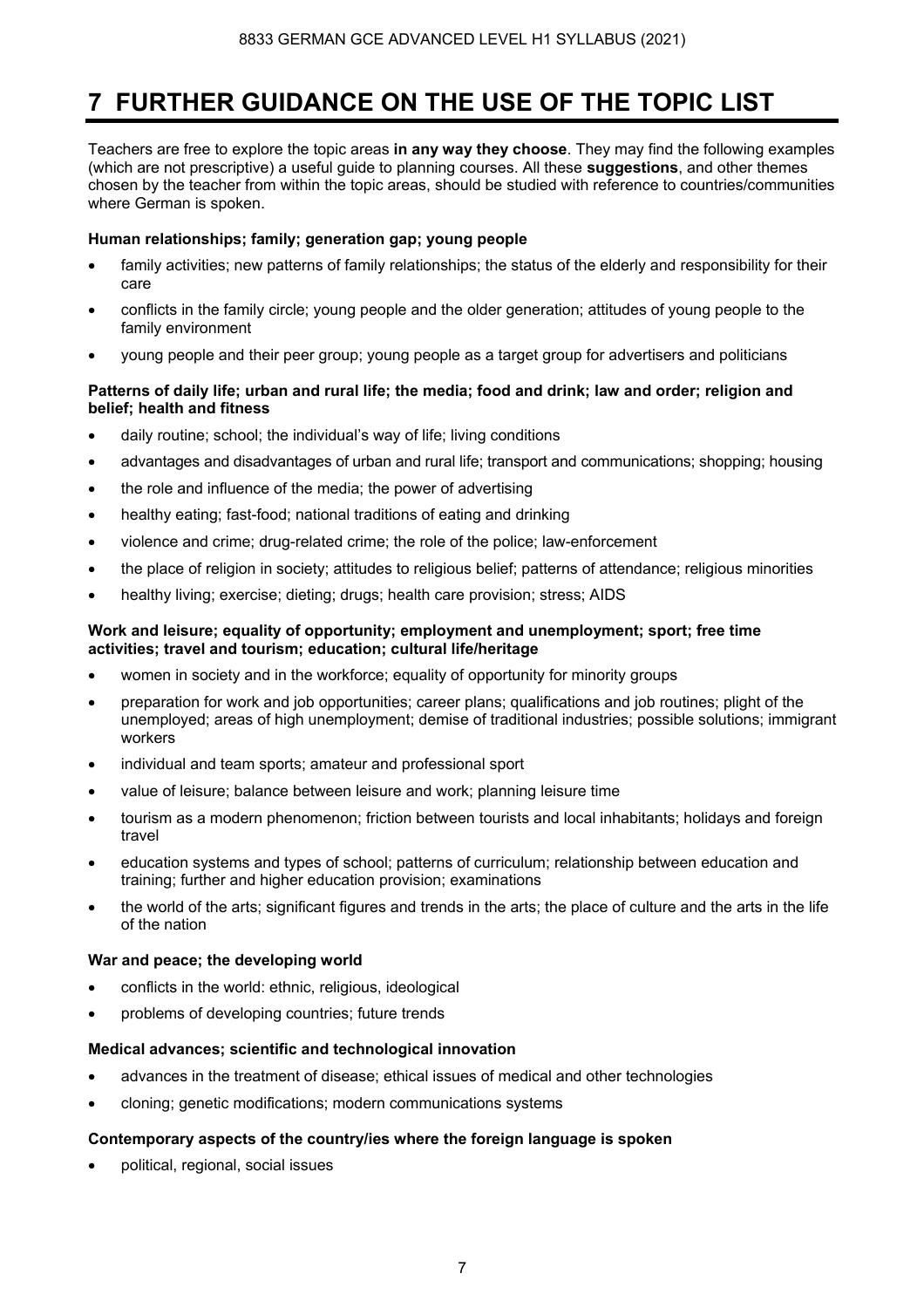# **8 MARK SCHEMES**

### **COMPONENT 1: Speaking**

#### **Section 1: Presentation**

The presentation will be marked out of 20 marks: Content/Presentation 10; Pronunciation/ Intonation 5; Language 5.

|         | <b>Content/Presentation</b><br>Knowledge of facts; ability to<br>express opinions and raise issues<br>for discussion.                                                                                                  |                | <b>Pronunciation/Intonation</b>                                                                                                     | Language       |                                                                                                                                                                                  |  |  |
|---------|------------------------------------------------------------------------------------------------------------------------------------------------------------------------------------------------------------------------|----------------|-------------------------------------------------------------------------------------------------------------------------------------|----------------|----------------------------------------------------------------------------------------------------------------------------------------------------------------------------------|--|--|
|         | 9-10 Full and well organised<br>coverage of the topic; ideas<br>and opinions included as well<br>as factual points; lively<br>presentation; examiner's<br>interest sustained.                                          | 5              | Outstanding pronunciation<br>and intonation; an<br>occasional slight mistake or<br>hesitation. Not necessarily<br>a native speaker. | 5              | Has a very good feeling for<br>the language; speaks<br>fluently and accurately;<br>shows good use of relevant<br>idiom and uses a wide<br>range of structures and<br>vocabulary. |  |  |
| $7 - 8$ | Good exposition and sound<br>organisation of the topic;<br>makes relevant factual points<br>though may be less good in<br>ideas and opinions;<br>presentation somewhat<br>stilted though keeps<br>examiner's interest. | 4              | Good pronunciation, makes<br>a fair attempt at correct<br>intonation and expression;<br>some mistakes and/or<br>hesitation.         | 4              | Speaks fairly fluently and<br>accurately; uses idiom with<br>a reasonable range of<br>structures and vocabulary.                                                                 |  |  |
| $5 - 6$ | Adequate exposition of the<br>topic; few ideas or opinions;<br>evidence of preparation but<br>presentation pedestrian.                                                                                                 | $\mathbf{3}$   | A fair degree of accuracy<br>in pronunciation; quite a<br>number of errors; some<br>attempt at intonation and<br>expression.        | $\mathbf{3}$   | May speak with hesitation;<br>adequate range of<br>structures and vocabulary;<br>no ambiguity of meaning.                                                                        |  |  |
| $3 - 4$ | Material thin; rambling,<br>repetitious; hardly any ideas<br>or opinions; in danger of<br>losing the examiner's interest.                                                                                              | $\overline{2}$ | Intelligible but shows<br>marked influence of mother<br>tongue and very many<br>errors of pronunciation.                            | $\overline{2}$ | Marked hesitation; limited<br>range of structures and<br>vocabulary; leading to<br>some ambiguity of<br>meaning.                                                                 |  |  |
| $0 - 2$ | Very little factual information;<br>material irrelevant; vague,<br>arguments incoherent; little<br>effort at presentation.                                                                                             |                | 0-1 Very poor; many gross<br>errors; frequently<br>incomprehensible.                                                                |                | 0-1 Very marked hesitation;<br>severe limitations of<br>structures and vocabulary;<br>thought processes<br>basically influenced by<br>mother tongue.                             |  |  |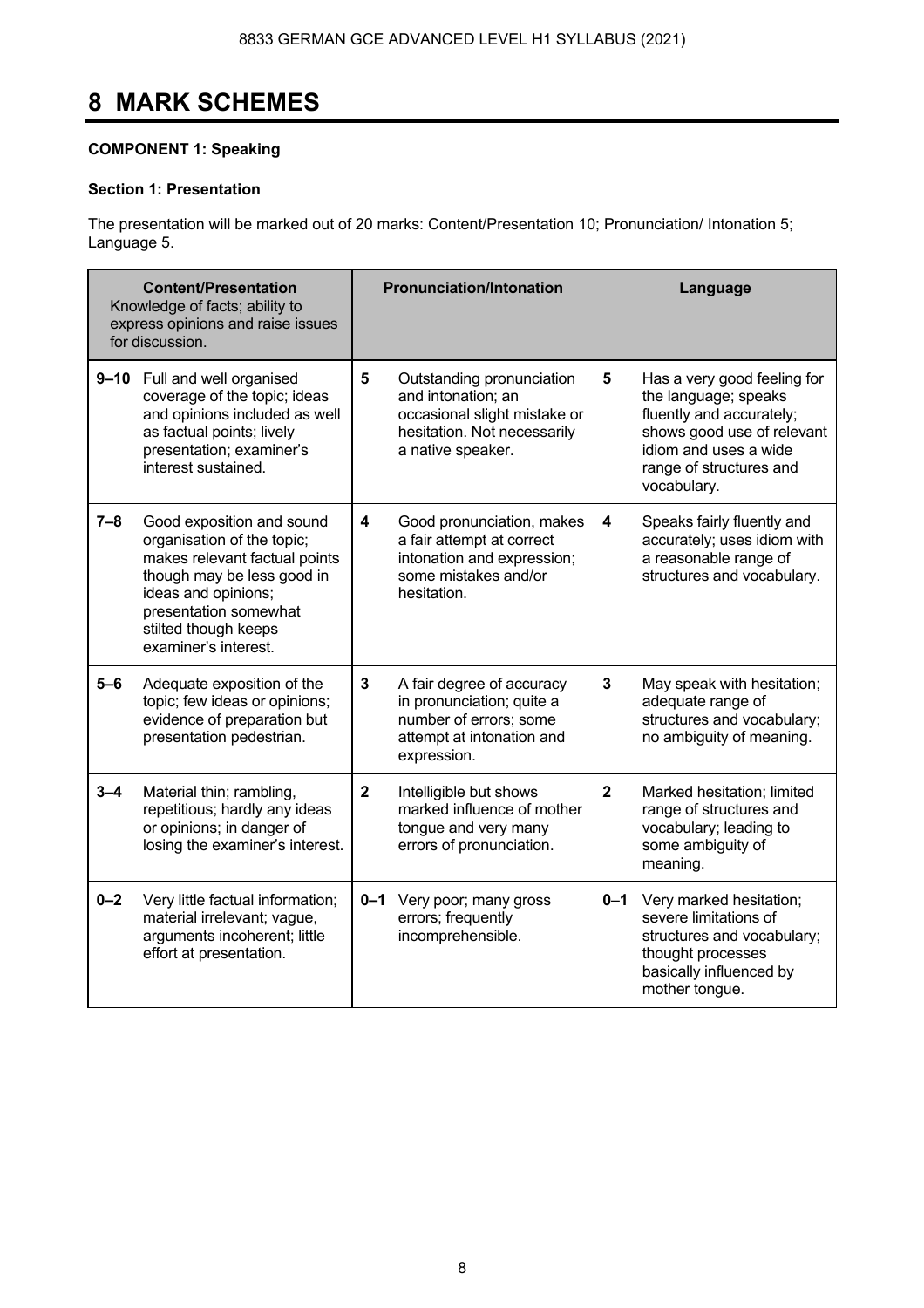#### **Section 2: Topic Conversation and Section 3: General Conversation**

Examiners will mark out of 35 for each part: Comprehension and Responsiveness (10 marks), Accuracy (10 marks), Feel for the Language (10 marks), Range of Vocabulary and Structures (5 marks).

| <b>Comprehension and</b><br><b>Responsiveness</b>                                                                                                                                                                                                                  | <b>Accuracy</b>                                                                                                                                                         | <b>Feel for the Language</b>                                                                                                                                                               |
|--------------------------------------------------------------------------------------------------------------------------------------------------------------------------------------------------------------------------------------------------------------------|-------------------------------------------------------------------------------------------------------------------------------------------------------------------------|--------------------------------------------------------------------------------------------------------------------------------------------------------------------------------------------|
| $9 - 10$<br>Very good<br>No problems of comprehension.<br>Responses are natural and<br>spontaneous even to unexpected<br>questions. Able to present and<br>defend a point of view in discussion.                                                                   | $9 - 10$<br>Very good<br>Consistently accurate. Only<br>occasional minor slips.                                                                                         | $9 - 10$<br>Very good<br>Has a very good feeling for the<br>language and is able to express<br>concepts fluently in appropriate<br>idiom. Negligible influence from<br>the mother tongue.  |
| Good<br>$7 - 8$<br>Few problems of comprehension.<br>Responds thoughtfully, and copes<br>fairly well with unexpected questions.<br>Reasonably forthcoming but tends to<br>follow Examiner's lead.                                                                  | 7–8<br>Good<br>Accuracy generally good, with<br>more frequent errors than in the<br>very best candidates. Shows a<br>sound basic understanding of<br>grammatical usage. | 7–8<br>Good<br>Has a very good feeling for the<br>language. Shows competent use<br>of relevant idiom. Avoids<br>significant influence from mother<br>tongue.                               |
| <b>Satisfactory</b><br>$5 - 6$<br>Understands questions on basic<br>situations and concepts, but has<br>difficulty with more complicated<br>ideas. Some delay in response.<br>Needs encouragement to develop<br>topics OR relies heavily on prepared<br>responses. | <b>Satisfactory</b><br>$5 - 6$<br>Accuracy indicates a measure<br>of competence but with some<br>obvious and significant gaps in<br>grammatical usage.                  | $5-6$<br><b>Satisfactory</b><br>Feeling for the language evident<br>with some occasional use of<br>relevant idiom. Thought<br>processes and expression are<br>influenced by mother tongue. |
| $3 - 4$<br>Weak<br>Has general difficulty in<br>understanding. Limited response to<br>questions on the majority of topics<br>raised.                                                                                                                               | Weak<br>$3 - 4$<br>Generally inaccurate use of the<br>language.                                                                                                         | Weak<br>$3 - 4$<br>Has scant feeling for the foreign<br>idiom. Generally translates literally<br>from the mother tongue.                                                                   |
| $0 - 2$<br>Poor<br>Severe problems of comprehension.<br>Very marked hesitation. Limited<br>responsiveness.                                                                                                                                                         | $0 - 2$<br>Poor<br>No grasp of grammatical<br>accuracy. Errors constant and<br>repeated.                                                                                | $0 - 2$<br>Poor<br>Has no feeling for the foreign<br>language.                                                                                                                             |

### **Range of Vocabulary and Structures**

#### **5 Very good**

Extensive range of appropriate vocabulary. Able to use a wide range of structures with confidence.

#### **4 Good**

Has sufficient range of vocabulary and structures to handle reasonably mature subjects.

#### **3 Satisfactory**

Limited expression of ideas (but not ambiguity) caused by limitations in range of vocabulary and some structures.

#### **2 Weak**

Severe limitations of vocabulary and structures restrict discussion to a very basic level.

### **0–1 Poor**

Very restricted vocabulary. Only simple sentences and no variety of structure.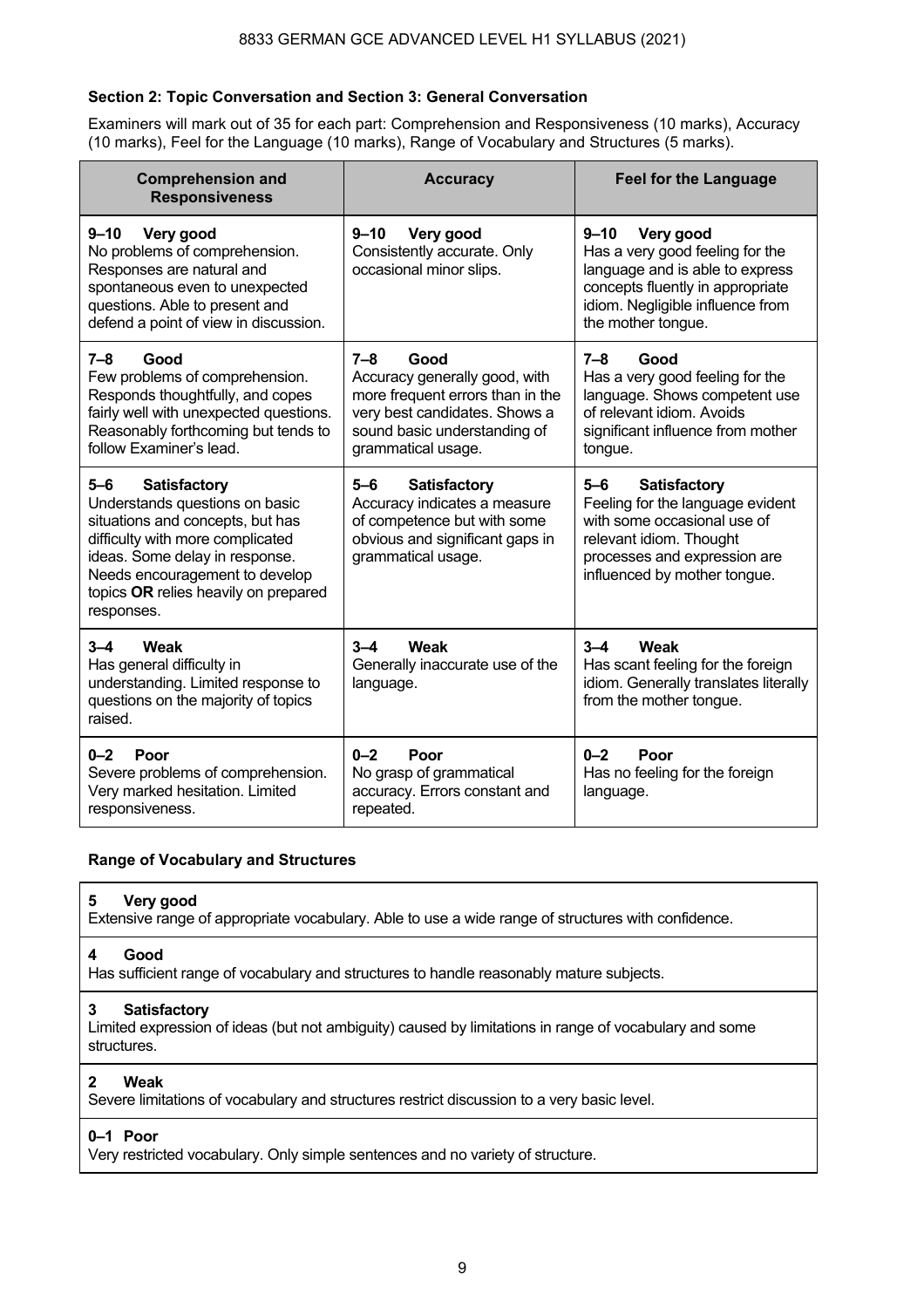#### 8833 GERMAN GCE ADVANCED LEVEL H1 SYLLABUS (2021)

#### **COMPONENT 2: Reading and Writing**

#### **Section 1**

#### **Quality of Language (for final question in Section 1)**

| 5            | Very good<br>Consistently accurate. Only very few errors of minor significance. Accurate use of more complex<br>structures (verb forms, tenses, prepositions, word order).                                                 |
|--------------|----------------------------------------------------------------------------------------------------------------------------------------------------------------------------------------------------------------------------|
| 4            | Good<br>Higher incidence of error than above, but clearly has sound grasp of the grammatical elements in<br>spite of lapses. Some capacity to use accurately more complex structures.                                      |
| 3            | <b>Satisfactory</b><br>Fair level of accuracy. Common tenses and regular verbs mostly correctly formed. Some problems in<br>forming correct agreement of adjectives. Difficulty with irregular verbs, use of prepositions. |
| $\mathbf{2}$ | <b>Below average</b><br>Persistent errors in tense and verb forms. Prepositions frequently incorrect. Recurrent errors in<br>agreement of adjectives.                                                                      |
|              | $0-1$ Poor<br>Little or no evidence of grammatical awareness. Most constructions incomplete or incorrect.<br>Consistent and repeated error.                                                                                |

#### **Response to the Text (for final question in Section 1)**

Mark like a mini-essay according to the variety and interest of the opinions and views expressed, the response to the original text stimulus and the ability to express a personal point of view. Further, more detailed guidance for particular questions will be given to examiners.

#### **5 Very good**

 Varied and interesting ideas, showing an element of flair and imagination, a capacity to express a personal point of view.

#### **4 Good**  Not the flair and imagination of the best candidates, but work still shows an ability to express a range of ideas, maintain interest and respond to the issues raised.

#### **3 Satisfactory**

 A fair level of interest and ideas. May concentrate on a single issue, but there is still a response to ideas in the text.

#### **2 Below average**

 Limited range of ideas; rather humdrum. May disregard the element of response to the text, and write a largely unrelated free-composition.

#### **0–1 Poor**

 Few ideas to offer on the theme. Banal and pedestrian. No element of personal response to the text. Repeated error.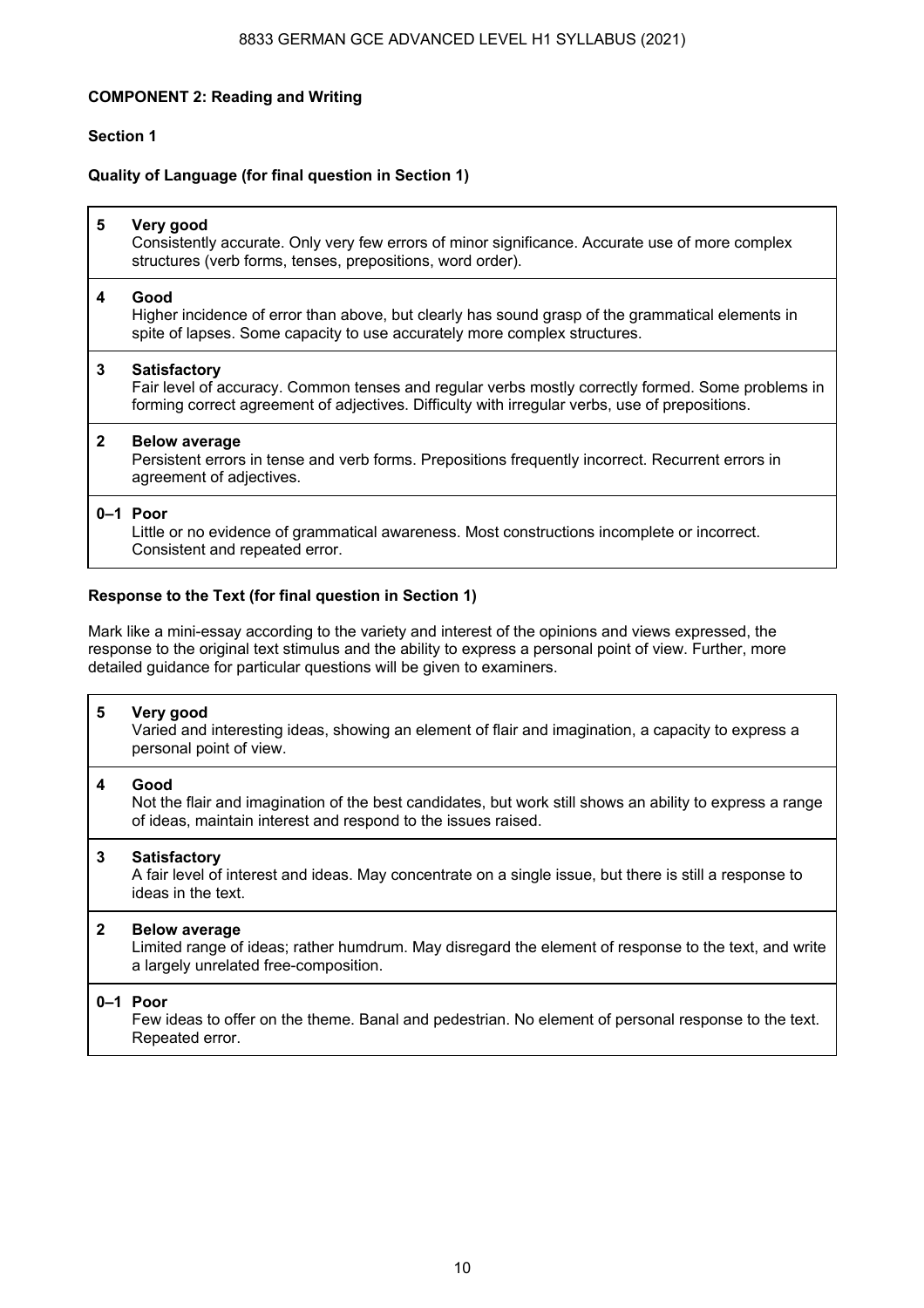#### **Section 2: Composition**

25 marks are awarded as follows:

- Relevant communication 5 marks
- Accuracy 15 marks
- $\cdot$  Impression

#### *Counting words*

The question is marked up to a maximum of 210 words.

#### *Irrelevant material*

No marks will be obtained for clearly irrelevant material.

#### **Relevant communication marks**

The content is open-ended provided it relates strictly to the material demanded in the question set. There are no set points to be made. To score 4 or 5 marks the candidate must show some maturity of thought, present a balanced argument when required by the demands of the essay title, and write a well-structured essay.

#### **Accuracy marks**

| $13 - 15$ | High degree of accuracy in the use of all structures, both basic and more advanced. There<br>should be very few errors and only of minor significance for an award of 15.                            |
|-----------|------------------------------------------------------------------------------------------------------------------------------------------------------------------------------------------------------|
| $10 - 12$ | The candidates show a sound grasp of structures, both basic and more advanced, although they<br>may make more errors in using more advanced ones than the candidates placed in the very top<br>band. |
| $7 - 9$   | High degree of accuracy in basic sentence structures, and accuracy in <b>some</b> more complex<br>structures.                                                                                        |
| 4–6       | Reasonably accurate in basic sentence patterns. Candidates who do not use any more complex<br>structures must not be awarded a mark in a higher band than this one.                                  |
| $1 - 3$   | Persistent errors, even in basic grammar, e.g. subject-verb accord, word order in main clauses,<br>but a few basic items correct.                                                                    |
| 0         | No marks are awarded to compositions which are entirely inaccurate or incomprehensible.                                                                                                              |

#### **General impression marks**

| 5                       | Excellent use of idiom, vocabulary, structures and appropriate tenses.    |
|-------------------------|---------------------------------------------------------------------------|
| $\overline{\mathbf{4}}$ | Very good use of idiom, vocabulary, structures and appropriate tenses.    |
| 3                       | Good use of idiom, vocabulary, structures and appropriate tenses.         |
| $\overline{2}$          | Satisfactory use of idiom, vocabulary, structures and appropriate tenses. |
| $\overline{0}$ -1       | Poor use of idiom, vocabulary, structures; inappropriate tenses.          |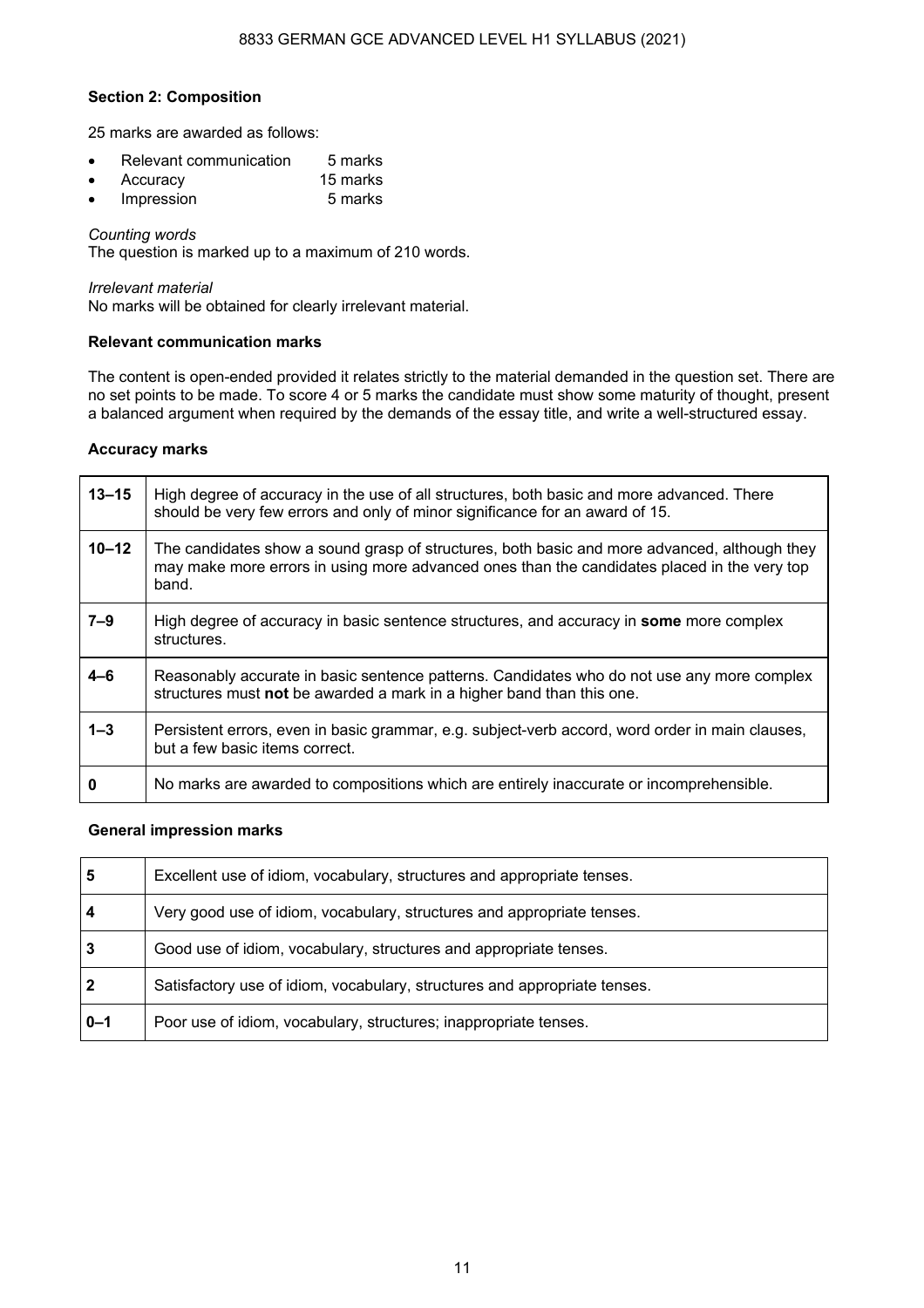### **9 ADMINISTRATIVE GUIDANCE ON THE SPEAKING TEST**

This guidance should be read in conjunction with the appropriate component description and mark scheme.

#### **GENERAL INSTRUCTIONS**

#### **Absentees**

Candidates who do not attend examinations must be shown on the mark sheet as 'absent'. If the examiner knows that they have withdrawn from the examination s/he should indicate this on the mark sheet. If a candidate is absent because of illness and the examiner makes arrangements to test him/her later at another Centre, this should be noted. Care must be taken to ensure that the marks for any candidate who is transferred and examined at a Centre other than his/her own are entered on one of the blank sheets provided, the candidate's full name and candidate number and the name of the school being quoted.

#### **Additional candidates**

If any candidate is presented for examination whose name is not on the entry form, s/he should be examined in the normal way and a separate mark sheet should be made out, bearing name, candidate number and marks.

#### **CONDUCT OF THE SPEAKING TEST**

Candidates must be examined singly. In order to put candidates at their ease when they enter the room, the examiner should smile and indicate where the candidate should sit. A good examiner will usually send a candidate out of the interview smiling, no matter how good or bad the performance has been. There should be no smoking in the examination room.

Other recommendations: do not walk about or distract candidates in any way (e.g. by doodling or fiddling with papers, etc.); always appear interested, even in mundane matters; never show undue surprise, impatience or mockery; never correct a candidate.

#### **ADMINISTRATIVE ARRANGEMENTS**

#### **1 Dates**

 The speaking tests take place before the main examination period. Dates for speaking tests are arranged locally.

 Dates are given for the completion of the speaking tests and for the receipt of mark sheets and recordings at Cambridge (see paragraph 5). It is important that these dates are adhered to in order to allow sufficient time for moderation.

#### **2 Appointment of examiners**

 The Singapore Examinations and Assessment Board (SEAB) will appoint the examiner and make arrangements for candidates to be tested.

#### **3 Size of sample**

 Each examiner will be required to record a sample of candidates from each Centre at which he or she examines (where examiners examine at more than one Centre, only one sample is required). The examiner is asked to select and record six candidates, covering as wide a range of ability as possible. The candidates selected should be spread as evenly as possible across the range of marks (2 good, 2 middling, 2 weak). This will enable Cambridge to check accurately the standard of assessment. The recording should be carried out in accordance with the instructions headed 'Recording of Candidates' (see paragraph 7).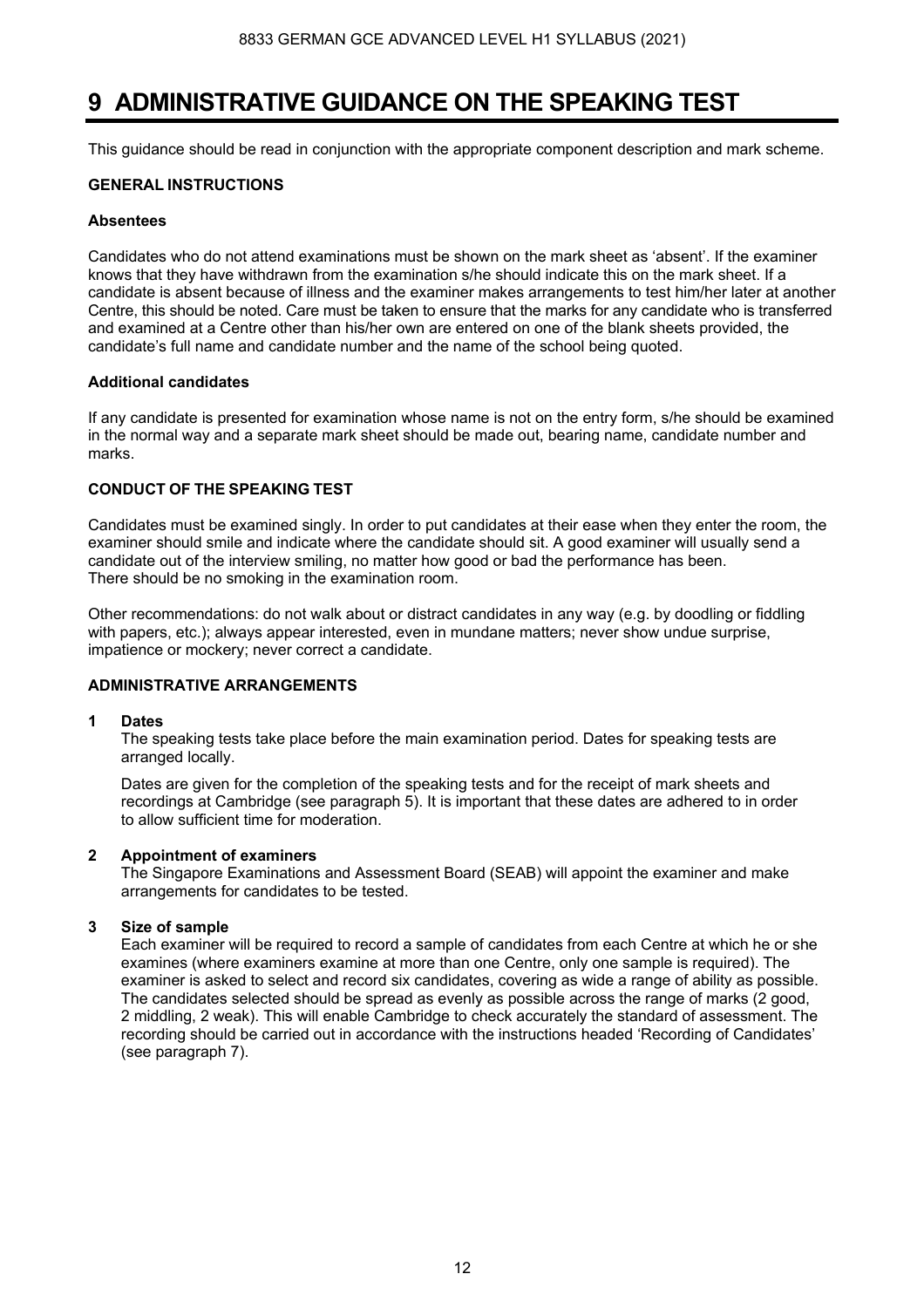#### **4 The Working Mark Sheet**

- **(i)** The Working Mark Sheet is intended as a working document, on which the marks should be completed at the time of the conduct of the test, as specified in the Marking Instructions. Be very careful to check all additions. A copy of the Working Mark Sheet is included in this syllabus and should be photocopied by teachers/examiners for use in the examination, as required.
- **(ii)** SEAB will instruct Centres on the procedures for the onward transmission of marks to Cambridge.

#### **5 Despatch and return of mark sheets and recorded sample**

Examiners should return mark sheets and SD cards to SEAB as stipulated for onward transmission to Cambridge as soon as possible. Do not wait until the end of the assessment period before despatching them.

#### **6 Arrangements for the examination**

Examination conditions must prevail in the area where the examination takes place. Adequate supervision should be provided to ensure that candidates leaving the interview room do not communicate with those waiting to enter.

#### **7 Recording of candidates**

Centres should ensure well in advance of the test that a suitably quiet room will be available and that their recording equipment is in good order. Rooms which are too close to a playground, recreation room or noisy classroom are to be avoided. It is essential that unnecessary background noise should be excluded.

Moderation samples must be recorded onto an SD card as .mp3 files. Each candidate's file must be saved individually so that it can be accessed for the purpose of moderation.

Care should be taken to ensure that recording quality is good. The recording equipment to be used must be tested in situ some time before the actual examination, ideally with one of the candidates. Examiners should take care to avoid long gaps and extraneous noise on the recordings. If Centres are re-using SD cards, any previous recordings on the card must be deleted prior to the examination.

Recording should be done as unobtrusively as possible and candidates who are chosen for recording should not be made to feel that they are being singled out in any way. It should be emphasised that the recording is being carried out to check the standard of assessment and not the candidate.

1 SD card per Centre must be used. The examiner should introduce each SD card with the following information: Centre Number, Centre Name, Examination Number, Examination Name, Name of Examiner, Date, e.g.

*"S1234 International School 8833 H1 level German Mr R Peters October 17th 2021"*

Each candidate should be introduced as follows:

"Index Number *e.g. 047* Candidate Name *e.g. Jane Williams*"

At the end of the sample, please state "End of sample".

#### **The recording must not be stopped once a candidate's examination has started.**

Each SD card and case must be labelled with syllabus/component number and Centre number.

Each recorded file on the SD card must be clearly named using the following convention:

Centre number index number syllabus number component number.

Before the SD card is despatched, spot checks must be made to ensure that every candidate is clearly audible.

If by accident it is discovered that a candidate has not been recorded, there is no requirement to redo the test. In such a case, however, a letter must be sent to Cambridge detailing the problems, a copy of which should be included with the SD card.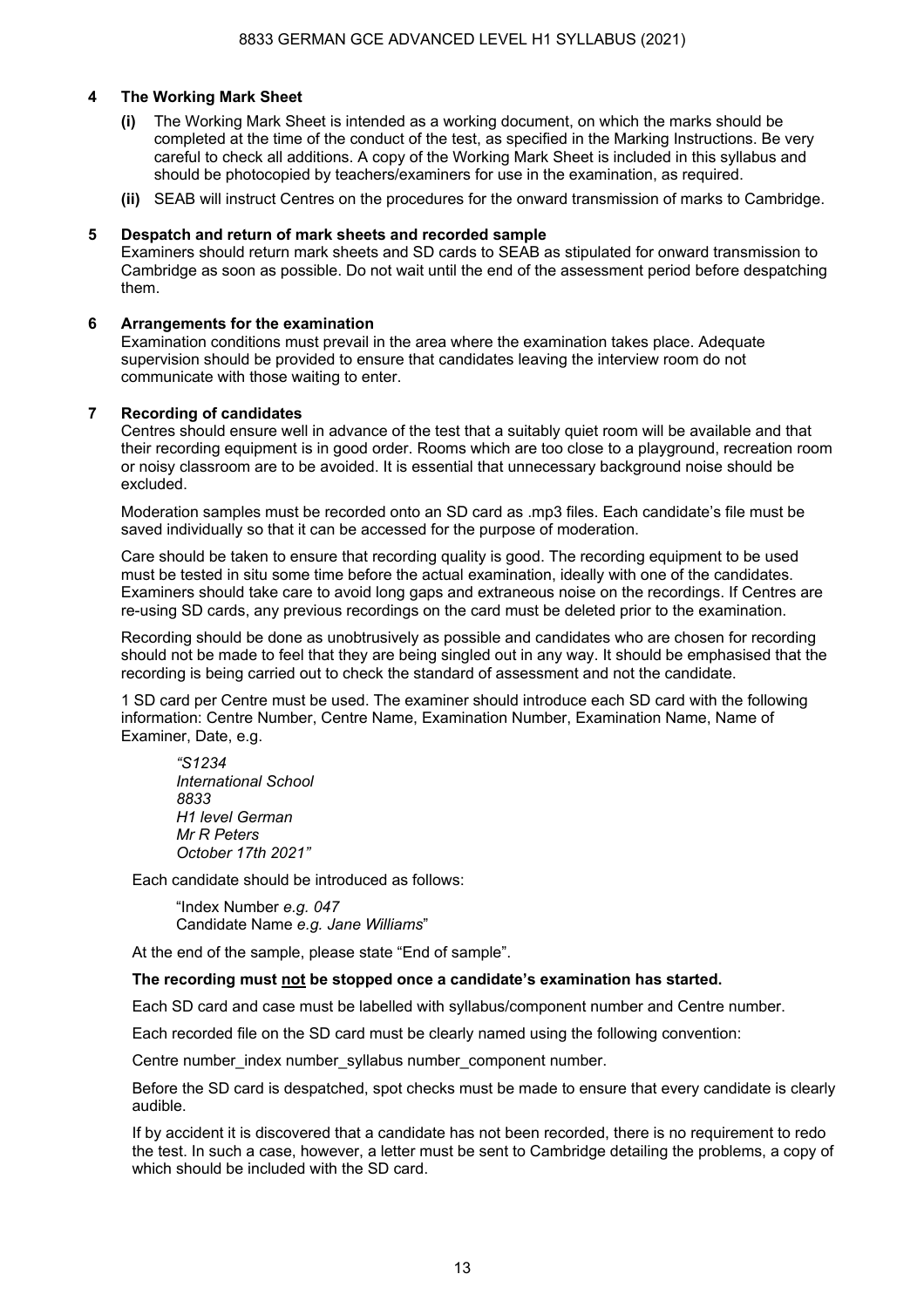#### **COMPLETING THE WORKING MARK SHEET**

Appendix A is the Working Mark Sheet for the Speaking Test for H1 Level German. Teachers/examiners should copy this for use in the examination, as required. The form should be completed in ink.

- **1** Complete the information at the head of the form.
- **2** List the candidates in index number order.
- **3** In accordance with the Mark Scheme for Component 1 (Section 8), enter the marks for the Presentation, Topic Conversation and General Conversation in the appropriate columns.
- **4** Add the marks to give a total out of 90. Enter this figure in the *Total* column.
- **5** Check all additions.

#### **ARRANGEMENTS FOR EXTERNAL MODERATION**

External moderation of internal assessment is carried out by Cambridge.

The internally **assessed total marks** of **all** candidates must be submitted to Cambridge.

The following must be sent to Cambridge:

- The internally assessed **Speaking tests** of a **sample** of candidates. Details of the required sample size and procedures for the recording of candidates can be found in Section 9 of this syllabus.
- a copy of the completed Working Mark Sheet(s) listing the marks for **all** candidates
- a signed printout of the candidates' total marks as submitted to Cambridge.

Copies of the recordings and the *Working Mark Sheet(s)* should be kept by the Centre in case of postal loss or delay.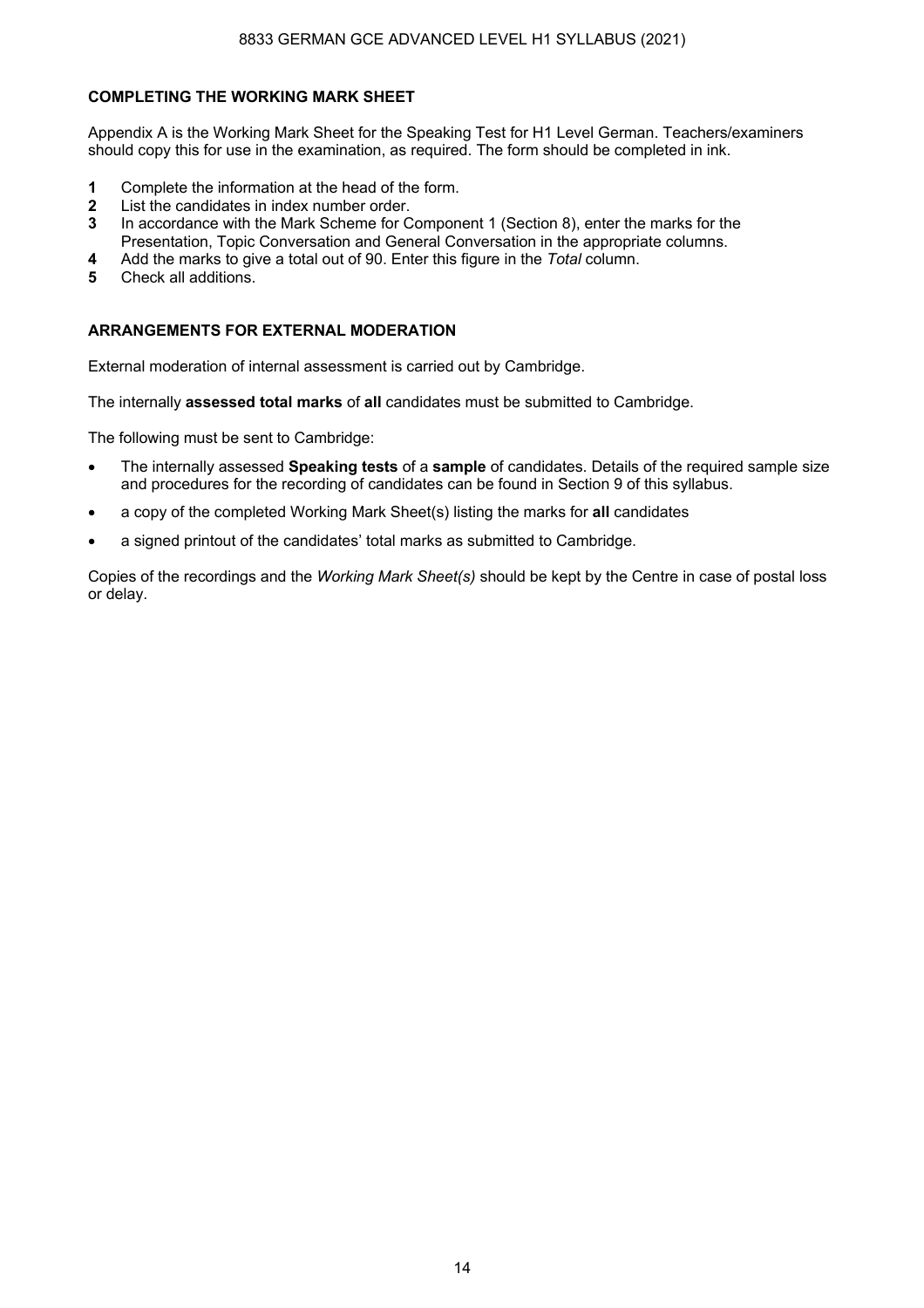**GERMAN (8833/1)** 

### **WORKING MARK SHEET**

### **GCE H1 LEVEL (SINGAPORE)**

|                      |                                                                            |  |  |  |           |  |                    |                                  |              |           |  |   |                           | October/November |              |                             |          | $\overline{2}$ | $\pmb{0}$ | $\overline{2}$ | 1           |
|----------------------|----------------------------------------------------------------------------|--|--|--|-----------|--|--------------------|----------------------------------|--------------|-----------|--|---|---------------------------|------------------|--------------|-----------------------------|----------|----------------|-----------|----------------|-------------|
| <b>Centre Number</b> |                                                                            |  |  |  |           |  | <b>Centre Name</b> |                                  |              |           |  |   |                           |                  |              |                             |          |                |           |                |             |
|                      |                                                                            |  |  |  |           |  | Syllabus Number    |                                  |              |           |  | 8 | 8                         | $\mathbf 3$      | $\mathbf{3}$ |                             |          |                |           |                |             |
| Candidate            | <b>Candidate Name</b>                                                      |  |  |  |           |  |                    | For the use of the Oral Examiner |              |           |  |   |                           |                  |              |                             |          |                |           |                |             |
| Number               | Names should be listed in the same<br>order as they will be written on the |  |  |  | Section 1 |  |                    |                                  |              | Section 2 |  |   |                           | Section 3        |              |                             |          | <b>TOTAL</b>   |           |                |             |
|                      | entry forms for the written papers.                                        |  |  |  |           |  |                    |                                  | Presentation |           |  |   | <b>Topic Conversation</b> |                  |              | <b>General Conversation</b> |          |                |           |                | (Max<br>90) |
|                      | First Name, Initial, Surname                                               |  |  |  |           |  |                    |                                  | (Max 20)     |           |  |   | (Max 35)                  |                  |              |                             | (Max 35) |                |           |                |             |
|                      |                                                                            |  |  |  |           |  |                    |                                  |              |           |  |   |                           |                  |              |                             |          |                |           |                |             |
|                      |                                                                            |  |  |  |           |  |                    |                                  |              |           |  |   |                           |                  |              |                             |          |                |           |                |             |
|                      |                                                                            |  |  |  |           |  |                    |                                  |              |           |  |   |                           |                  |              |                             |          |                |           |                |             |
|                      |                                                                            |  |  |  |           |  |                    |                                  |              |           |  |   |                           |                  |              |                             |          |                |           |                |             |
|                      |                                                                            |  |  |  |           |  |                    |                                  |              |           |  |   |                           |                  |              |                             |          |                |           |                |             |
|                      |                                                                            |  |  |  |           |  |                    |                                  |              |           |  |   |                           |                  |              |                             |          |                |           |                |             |
|                      |                                                                            |  |  |  |           |  |                    |                                  |              |           |  |   |                           |                  |              |                             |          |                |           |                |             |
|                      |                                                                            |  |  |  |           |  |                    |                                  |              |           |  |   |                           |                  |              |                             |          |                |           |                |             |
|                      |                                                                            |  |  |  |           |  |                    |                                  |              |           |  |   |                           |                  |              |                             |          |                |           |                |             |
|                      |                                                                            |  |  |  |           |  |                    |                                  |              |           |  |   |                           |                  |              |                             |          |                |           |                |             |
|                      |                                                                            |  |  |  |           |  |                    |                                  |              |           |  |   |                           |                  |              |                             |          |                |           |                |             |
|                      |                                                                            |  |  |  |           |  |                    |                                  |              |           |  |   |                           |                  |              |                             |          |                |           |                |             |
|                      |                                                                            |  |  |  |           |  |                    |                                  |              |           |  |   |                           |                  |              |                             |          |                |           |                |             |
|                      |                                                                            |  |  |  |           |  |                    |                                  |              |           |  |   |                           |                  |              |                             |          |                |           |                |             |
|                      |                                                                            |  |  |  |           |  |                    |                                  |              |           |  |   |                           |                  |              |                             |          |                |           |                |             |
|                      |                                                                            |  |  |  |           |  |                    |                                  |              |           |  |   |                           |                  |              |                             |          |                |           |                |             |
|                      |                                                                            |  |  |  |           |  |                    |                                  |              |           |  |   |                           |                  |              |                             |          |                |           |                |             |
|                      |                                                                            |  |  |  |           |  |                    |                                  |              |           |  |   |                           |                  |              |                             |          |                |           |                |             |
|                      |                                                                            |  |  |  |           |  |                    |                                  |              |           |  |   |                           |                  |              |                             |          |                |           |                |             |
|                      |                                                                            |  |  |  |           |  |                    |                                  |              |           |  |   |                           |                  |              |                             |          |                |           |                |             |
|                      |                                                                            |  |  |  |           |  |                    |                                  |              | Signature |  |   |                           |                  |              | Date                        |          |                |           |                |             |
| Name of Examiner     |                                                                            |  |  |  |           |  |                    |                                  |              |           |  |   |                           |                  |              |                             |          |                |           |                |             |